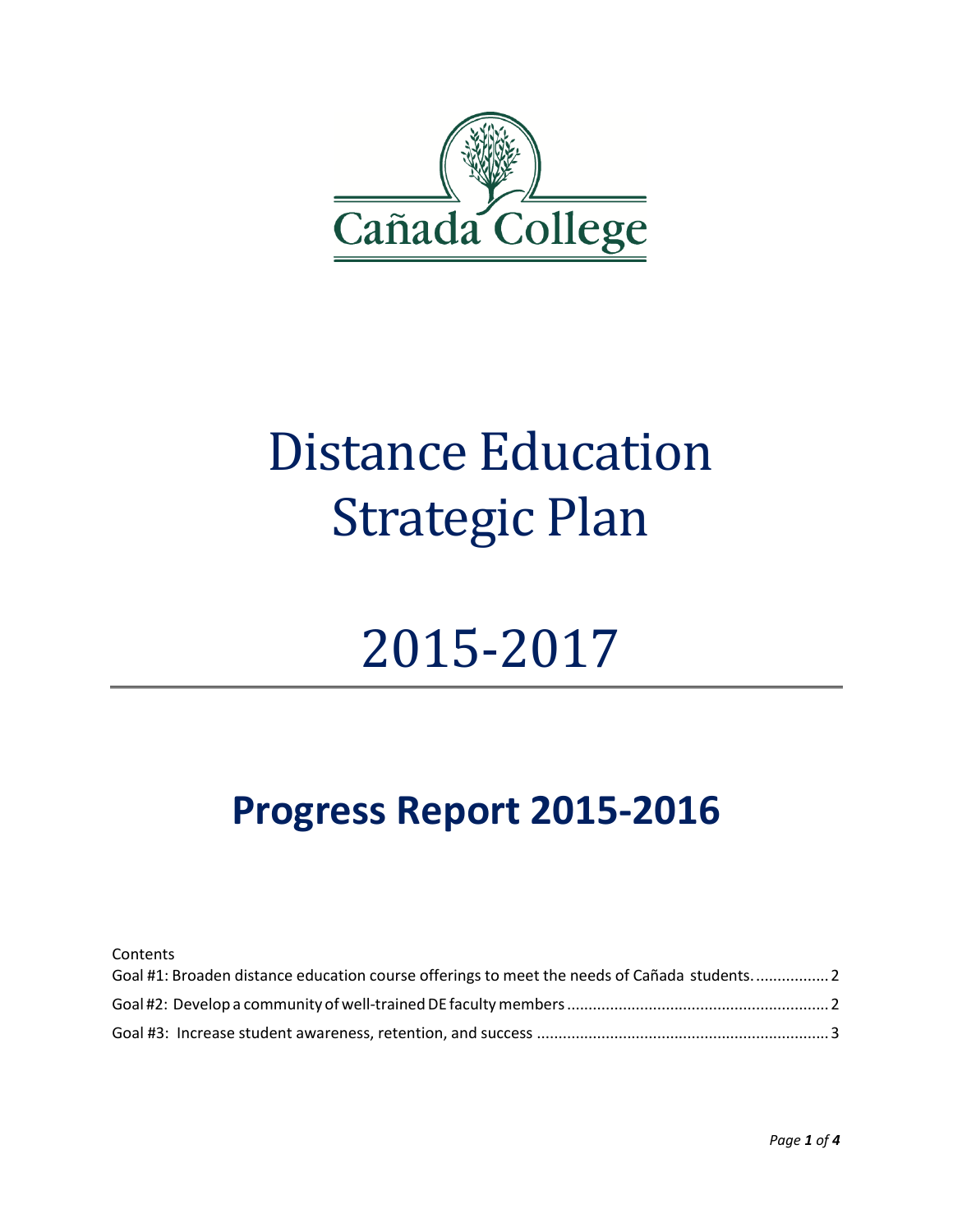<span id="page-1-0"></span>Goal #1: Broaden distance education course offerings to meet the needs of Cañada students.

We survey the online students every semester and during the summer. In this survey we ask what additional courses they need for their educational goals and what courses are they hoping to take online. In addition, we have used the list of planned course offerings for the OEI as a guide. Using this information, we have been slowly increasing our online offerings. Summer continues to have the most demand for online courses.

**Objective 1.1:** Determine the overarching goals of the College in terms of distance education.

 At the beginning of the 13/14 academic year we had a meeting with the VPs to determine the overarching goals of the College around distance education. The leadership of the College continues to ignore this request, thus there are no overarching goals from the College. Academic Senate has begun some discussions around this goal.

Planning/Discussion 25% complete.

**Objective 1.2:** Continue to monitor online offerings and enrollment to allow planning for future offerings. Share the reflections with Deans and faculty to ensure planning and scheduling allow growth as indicated by the data review.

 Each semester the online enrollments are tracked and graphed. Graphs are presented to the President's cabinet. In addition, the Deans regularly discuss areas in which there is student interest in online education and how we might meet this need.

100% complete, but an ongoing activity.

**Objective 1.3:** Continue to survey our students to determine which students are looking for online education andwhich courses theywould be taking. Surveys are on hiatus pending the hiring of a new instructional technologist. In addition, the results were not changing.

100% complete.

#### <span id="page-1-1"></span>Goal #2: Develop a community of well-‐‐trained DE faculty members

Development of a coordinated approach to qualification/training across the district has been put on hold. The focus now is on the conversion to Canvas.

**Objective 2.1:** Continue to provide training and support for faculty interested in teaching via distance education

After only have an hourly faculty member available for training and assistance, the college is about to hire a new full-time instructional technologist. This position will allow us to move forward on this objective.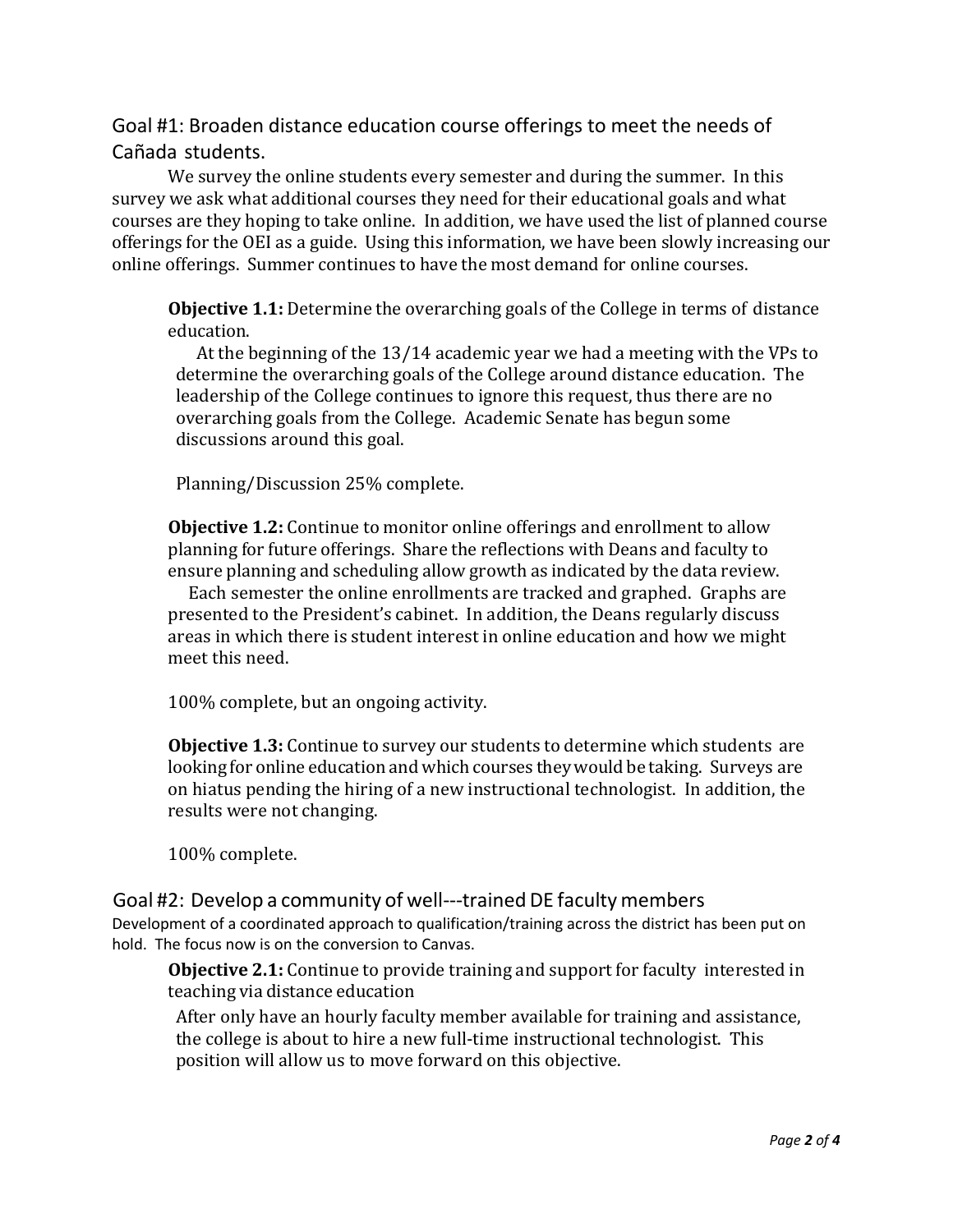Planning/discussion 25% complete and ongoing resource need.

**Objective 2.2:** Work with and through the district DEAC to coordinate faculty development through STOT training and through @One This objective has been put on hold.

Deferred – this is a very important objective, but until there is leadership at the district around distance education, it will not see much progress.

O**bjective 2.3:** Encourage faculty to attend DE conferences and share their experience with their colleagues

Faculty are encouraged to attend conferences. The administrative lead and several faculty attended the regional Academic Senate conference on the OEI. 100% complete, but an ongoing activity.

**Objective 2.4:** Update and share the Distance Education Handbook with faculty The Handbook has been updated each fall and made available on the distance education web page of the Canada College website. This objective is 100% completed, but the handbook needs regular review and updating.

**Objective 2.5:** Finalize and implement the faculty checklist for distance education assignments

Faculty checklist was finalized and implemented for the Science Division. It was shared with all Deans, but has not been utilized. As there have been no changes, it becomes somewhat redundant to send it out every semester to experienced faculty. Still useful for new faculty.

On-going implementation: 75% complete.

**Objective 2.6:** Develop plan to fund distance education training and the instructional designer once funding from Measure G ends. School has committed Fund 1 budget for the instructional technologist and for a faculty DE coordinator.

Complete: 100% complete.

### <span id="page-2-0"></span>Goal #3: Increase student awareness, retention, and success

The DEAC continually monitors the progress of the OEI and their programs for student success. The OEI has developed student readiness modules that are available at no charge to the entire community. In addition, they have contracted with NetTutor for online tutoring services and non-OEI schools may participate within the contract. The OEI now has an online counseling contract and is nearing completion of a contract for test proctoring. Progress will continue to be monitored and products and services adopted when available and appropriate.